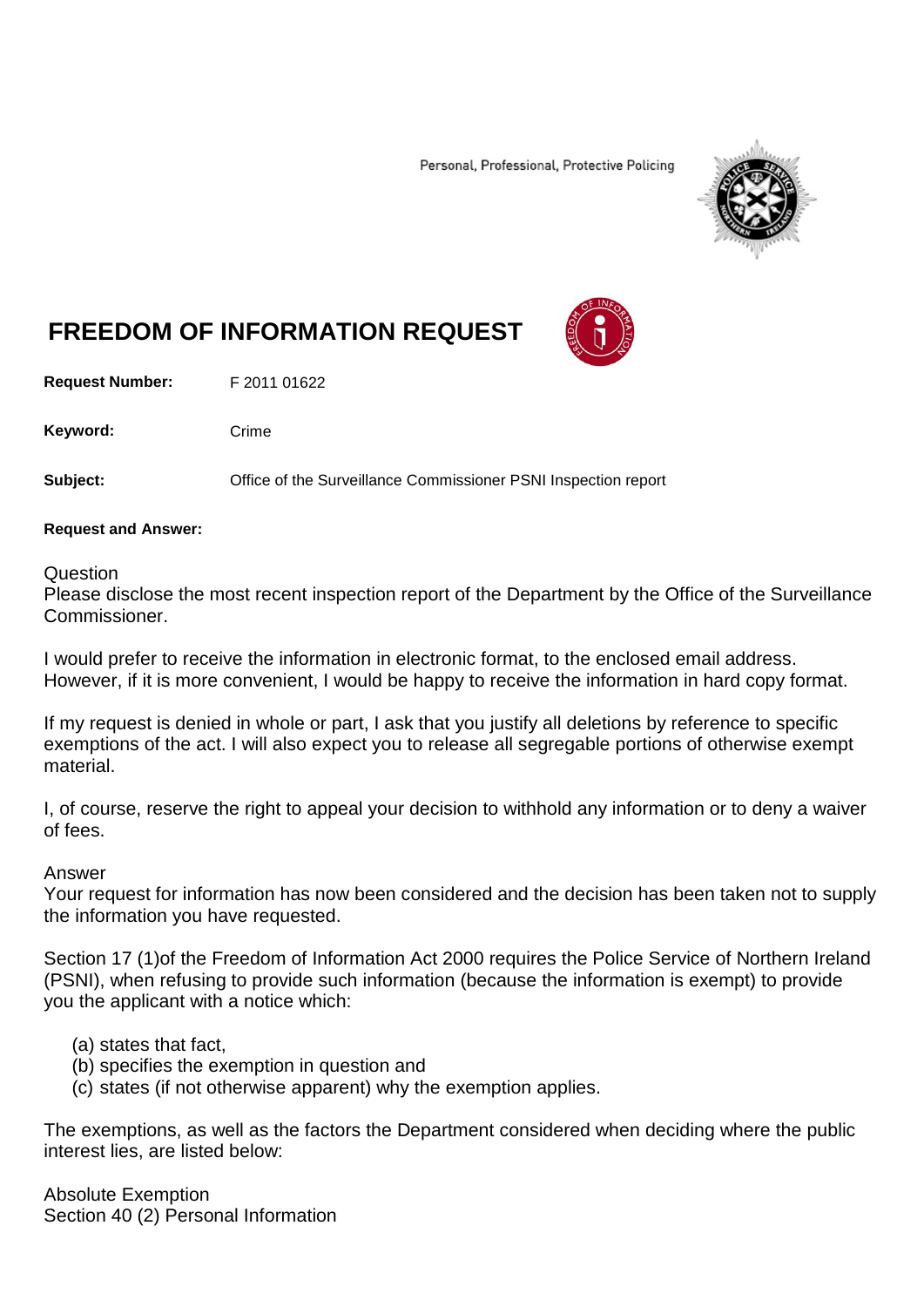Qualified Exemptions Section 30 (1) (a) (b) (c) Investigations and proceedings conducted by the public authority

Section 31 (1) (a) (b) (c) Law Enforcement Section 38 (1) (b) Health and Safety

Section 40 is an absolute exemption and does not require the public interest or harm to be evidenced and articulated to the applicant.

## Section 40(2) Personal Information

Public authorities are in general, exempt from the Act's duty to provide access to 'personal data' (as defined in the Data Protection Act 1998).

Where an application for information is made by someone other than the 'data subject' disclosure of that information will often constitute a breach of the Data Protection Act and consequently the public authority will be exempt from its duties under the Act as a result of Section 40 (2).

Section 30 is a class based qualified exemption which means that the legislators have identified that the public interest considerations need to be evidenced and articulated to the applicant.

Sections 31 and 38 are prejudice based qualified exemptions which means that the legislators have identified that the harm (prejudice) in disclosure as well as the public interest considerations need to be evidenced and articulated to the applicant.

## HARM

The essence of the work undertaken by the PSNI is to protect both individuals and society as a whole.

The PSNI is entrusted with a considerable amount of information and it has an important role in countering the many threats against society. The protection of information is essential to its work and the release of any inappropriate information could compromise front line policing.

The success of criminal investigations is very often dependent on the use of covert techniques and methodology. The individuals involved in this type of activity, or any individual suspected by the criminal fraternities of being so involved, would have their safety put at risk, if the information were released that could identify any individual or policing activity.

Many criminals are constantly active and astute in their assessment of police capabilities and will capitalise on any information they can glean about policy and practice. Using the information to compromise policing methods will assist their offending behaviour. For example, enabling offenders to engage counter measures against disclosed surveillance techniques.

In addition, members of the public assisting in this type of activity would be less inclined to come forward if their assistance and information about them is disclosed through FOI disclosure, resulting in a reduced capability for law enforcement and a negative impact on future operational work. This would impact on the ability to prevent or detect crime and breakdown the maintenance of the ethos of confidentiality engaged with any member of public that assists the police, including Covert Human Intelligence Sources (CHIS).

Operational procedures, methodology and tactics must be protected by the correct application of exemptions. This is because the release of this type of information would rarely be in the Public Interest and may reduce the PSNI's capability to perform its overall functions under the Police (NI) Act 2000, which states: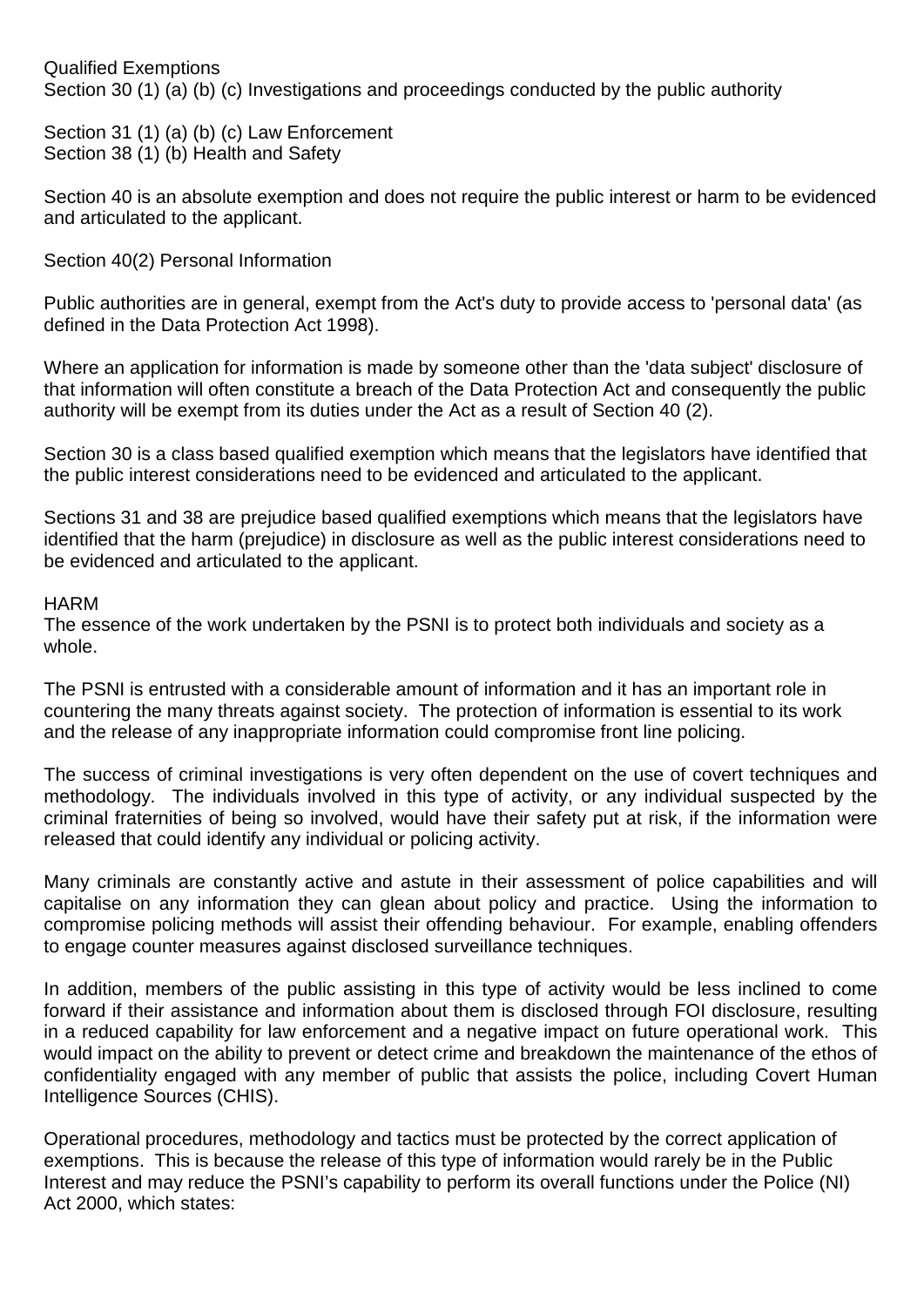"It shall be the general duty of police officers –

(a) to protect life and property;

- (b) to preserve order;
- (c) to prevent the commission of offences;
- (d) where an offence has been committed, to take measures to bring the offender to justice."

Public Interest Considerations

The public interest test is as follows: -

Section 30 (1) (a) (b) (c) Factors favouring disclosure

The release of information could enable the public to have a better understanding of the efficiency and effectiveness of the police service and how they adhere to the RIPA legislation particularly in relation to investigations.

## Section 30 (1) (a) (b) (c) Factors favouring non disclosure

It is the Association of Chief Police Officers approach that information relating to an investigation will rarely be disclosed under the provisions of the Freedom of Information Act. Whilst such information may be released if it provides a tangible community benefit, for example to prevent or detect crime or to protect life or property, it is hard to see how the information requested here will do so.

In this case, the inspection report will contain sensitive information, names of individuals and signatories who work in covert roles that will be involved in ongoing operations, as evidenced within the harm, could compromise any current or future criminal proceedings. This could result in an individual not being brought to justice and made responsible for his actions through the courts, or even cause more crime as suspects begin re-offending.

There may be occasions where the release of information relating to public safety may not be in the public interest. Public safety is of paramount importance to the police service and must be considered in respect of every release. In this case, information that potentially thwarts an investigation or causes more crime will adversely affect public safety.

# Section 31 (1) (a) (b) (c) Factors favouring disclosure

Disclosure of this information would provide the public with an awareness of how the PSNI adhere to the RIPA legislation. It will also make the public aware of the fact that police have regular Inspections undertaken by the OSC and that any issues which are documented within the Inspection Report, with recommendations on how police can improve, are actioned.

# Section 31 (1) (a) (b) (c) Factors favouring non disclosure

Where current or future law enforcement of the PSNI may be compromised by the release of information. In this case, for the reasons outlined in the evidenced harm, the effectiveness of current and future strategies for dealing with persons who are subject of RIPA surveillance may be compromised and undermine the prevention and detection of crime.

By releasing this information to the world under FOI could potentially act as a deterrent to the public who provide information to the police to assist in the apprehension and prosecution of offenders. This would jeopardise the effectiveness of gathering intelligence and compromise the confidence the public has in the police service that their information will be treated sensitively and appropriately.

# Section 38 (1) (b) Factors favouring disclosure

Release of the requested information would lead to better informed public awareness and debate.

Section 38 (1) (b) Factors favouring non disclosure

Although the request does not ask for personal data the interests of third parties, i.e. police officers in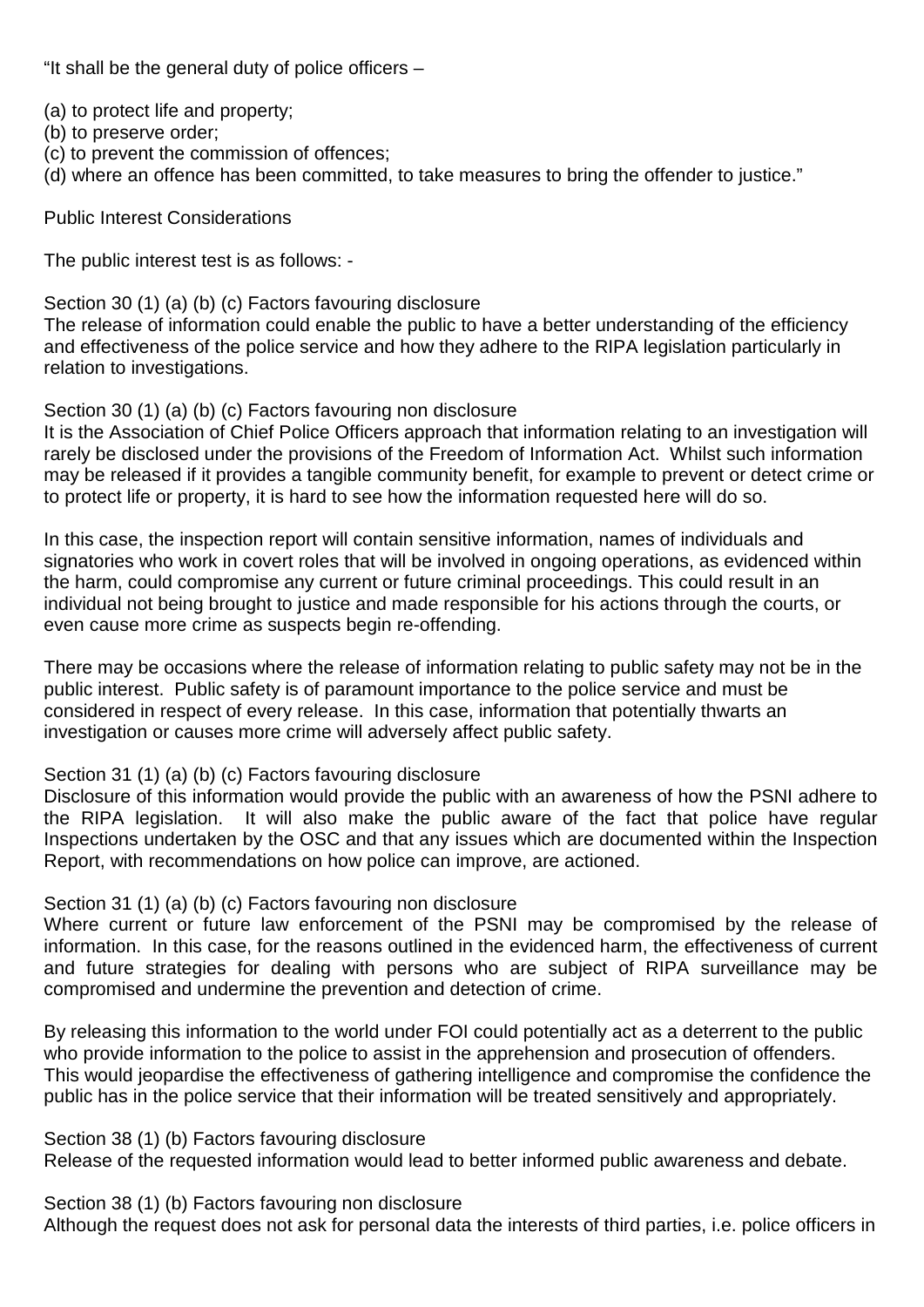a covert role, could still be jeopardised by the release of information that could lead to their identification.

Disclosure is not favoured if it would or would be likely to endanger the physical or mental health or the safety of any individual (for example by means of shock or distress).

# **Balancing Test**

When balancing the public interest test PSNI have to consider whether the information should be released into the public domain. Arguments need to be weighed against each other. The most persuasive reason for disclosure is Accountability which needs to be compared to the strongest negative reason, which in this case is Public Safety. The police service cannot and will not disclose information which will place the public at risk or undermine law enforcement thereby assisting those intent on committing crime.

Also, as was firmly established at an Information Tribunal case of the Guardian Newspaper versus the Information Commissioner and the Avon and Somerset Constabulary, the public interest in disclosure of information which is exempt by virtue of a qualified exemption, is not justified just because it is what interests the public. Information released under FOIA, where exemptions apply, will only be done where there is a tangible community benefit which is more powerful than the harm that could be done. This does not apply in this case.

On balance, and from the harm evidenced above, the information should not be disclosed and should be protected and exemptions applied.

Furthermore, PSNI can neither confirm nor deny any further information under sections 23(5) and 24(2) as the duty in Section 1(1) (a) of the Freedom of Information 2000 by virtue of the following exemptions:

Absolute Exemption Section 23(5) Information Supplied by or relating to Security Bodies

Qualified Exemption Section 24 (2) National Security

Section 23 is a classed based absolute exemption and therefore there is no need to explain the public interest considerations in this area.

However, it is required that PSNI articulate the public interest considerations for the use of NCND within the section 24 exemption. To the extent that Section 24 applies, PSNI have determined that in all the circumstances of the case, the public interest in maintaining the exclusion of the duty to confirm or deny outweighs the public interest in confirming whether PSNI holds any further information.

No inference can be taken from this refusal that any relevant section 23(5) or section 24(2) information you have requested does or does not exist.

In so far as Section 24(2) applies, I am satisfied that the balance of public interest lies in maintaining the exclusion of the duty to confirm whether information is held by the PSNI.

Whilst there is a public interest in the transparency of policing operations and in this case providing assurance that appropriate surveillance techniques are used, there is a very strong public interest in safeguarding national security and covert surveillance strategies. To confirm or deny that this level of policing activity has or has not occurred in any specific area would indicate to those engaged in criminal or terrorist activity where operations may be centered. Any information identifying the focus